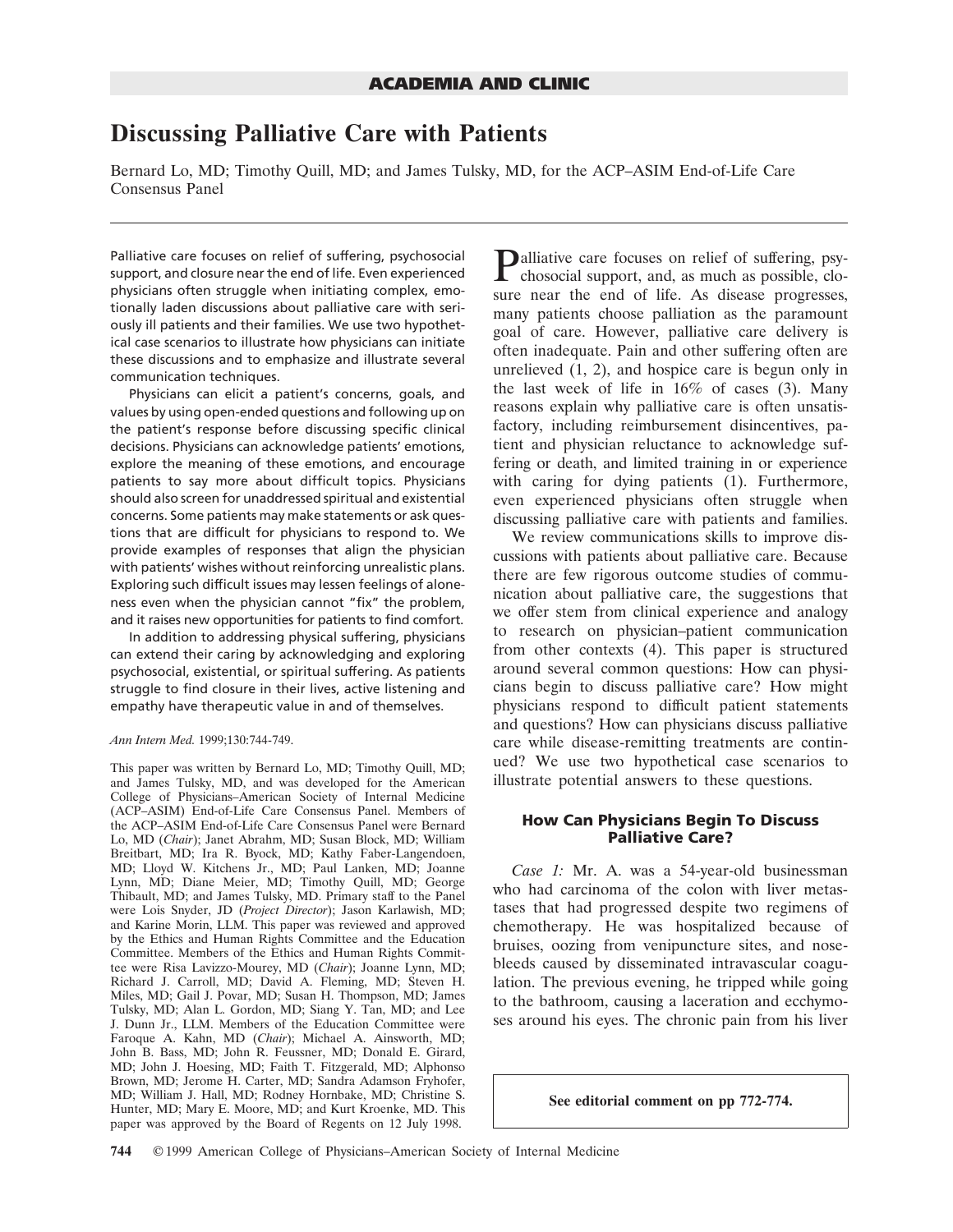metastases was adequately controlled with aroundthe-clock opioids.

*Physician:* What is your understanding of where things stand now with your illness?

*Mr. A.:* I know that the cancer is growing in my liver and that things don't look good.

*Physician:* Yes, I wish that the liver lesions had gotten smaller. (Pause.) Tell me what is most important to you now.

*Mr. A.:* I want to spend as much time as possible at home with my family.

*Physician:* How is your family coping with all of this?

*Mr. A.:* (Starts crying.) My daughter is afraid to be with me because of all the bruises and the black eyes.

It is easy to imagine several ineffective ways that a physician might have responded in case 1. The physician might not have checked the patient's understanding of his prognosis or inquired about his concerns, but instead talked about the biotechnical aspects of care, such as the results of clotting studies. When the patient said that "things don't look good," the physician might have exhorted him not to lose hope and directed the discussion to experimental chemotherapy. When the patient began to cry, the physician might have tried to protect himself and the patient and squelched the discussion by turning the conversation to how adjusting the heparin dose might resolve the bleeding that frightened his daughter. More constructively, the physician could continue to explore Mr. A.'s experience.

*Physician:* What would you like to say to her when she is afraid?

*Mr. A.:* (Still crying.) I want her to know that it is still me and that I love her more than she can ever know.

*Physician:* You love her so much, it must feel terrible to think about leaving her. (Pause.) How can your time with your daughter be as meaningful as possible?

What communication techniques contribute to the success of this physician–patient interaction? The same simple techniques that physicians are trained to use in everyday clinical encounters can facilitate discussions in palliative care. These techniques include exploring the patient's perception of illness and prognosis by using open-ended questions and by asking follow-up questions that incorporate the patient's own words.

In this interview, the physician first elicits the patient's concerns, goals, and values rather than discussing specific clinical decisions. After Mr. A.'s concerns and general goals are clarified, specific

#### **Table 1. Potentially Useful Open-Ended Questions about End-of-Life Care**

- "What concerns you most about your illness?"
- "How is treatment going for you (your family)?"

decisions, such as a do-not-resuscitate order, may be easier to make. In contrast, many physicians begin by discussing specific management decisions and talk about palliative care only after a decision has been made to limit life-prolonging interventions (5).

Open-ended questions generally are useful in eliciting patient concerns and emotions and in continuing such discussions (6, 7). **Table 1** lists potentially useful open-ended questions about end-of-life care. These questions ask for an expansive answer and cannot be answered with simply "yes" or "no." However, they focus attention on a particular domain of care and may direct attention to frequently avoided, emotionally significant issues.

The patient's own language can guide the physician's follow-up responses and questions. Using Mr. A.'s own words lets him know that he is being carefully listened to and that his perspective is important. Patients who sense that they are understood may feel more comfortable in disclosing additional concerns and emotions. Just as physicians use empathic comments in exploring the patient's clinical symptoms, such comments also help in acknowledging the patient's emotions, exploring their meaning, and encouraging the patient to say more about difficult topics (8, 9). Some physicians may fear that focusing attention on emotions may scare the patient and family or open up feelings of hopelessness and despair that they are powerless to alleviate. However, patients and families are having these emotional responses, whether or not the physician chooses to probe them. At a minimum, once these emotions are discussed openly, the patient and family are no longer alone with them. Furthermore, fear, anxiety, and depression may be amenable to simple interventions once they are understood. Rather than avoiding Mr. A.'s grief regarding his daughter, the physician might explore how Mr. A. might talk to her about his illness and death.

*Physician (addressing Mrs. A.):* I would like to know if you have any additional concerns.

*Mrs. A.:* I am scared that he will bleed uncontrollably at home, and I won't know what to do. I would call 911 if this happens. At least they can help me.

<sup>&</sup>quot;As you think about your illness, what is the best and the worst that might hannen?'

<sup>&</sup>quot;What has been most difficult about this illness for you?"

<sup>&</sup>quot;What are your hopes (your expectations, your fears) for the future?" "As you think about the future, what is most important to you (what matters the most to you)?"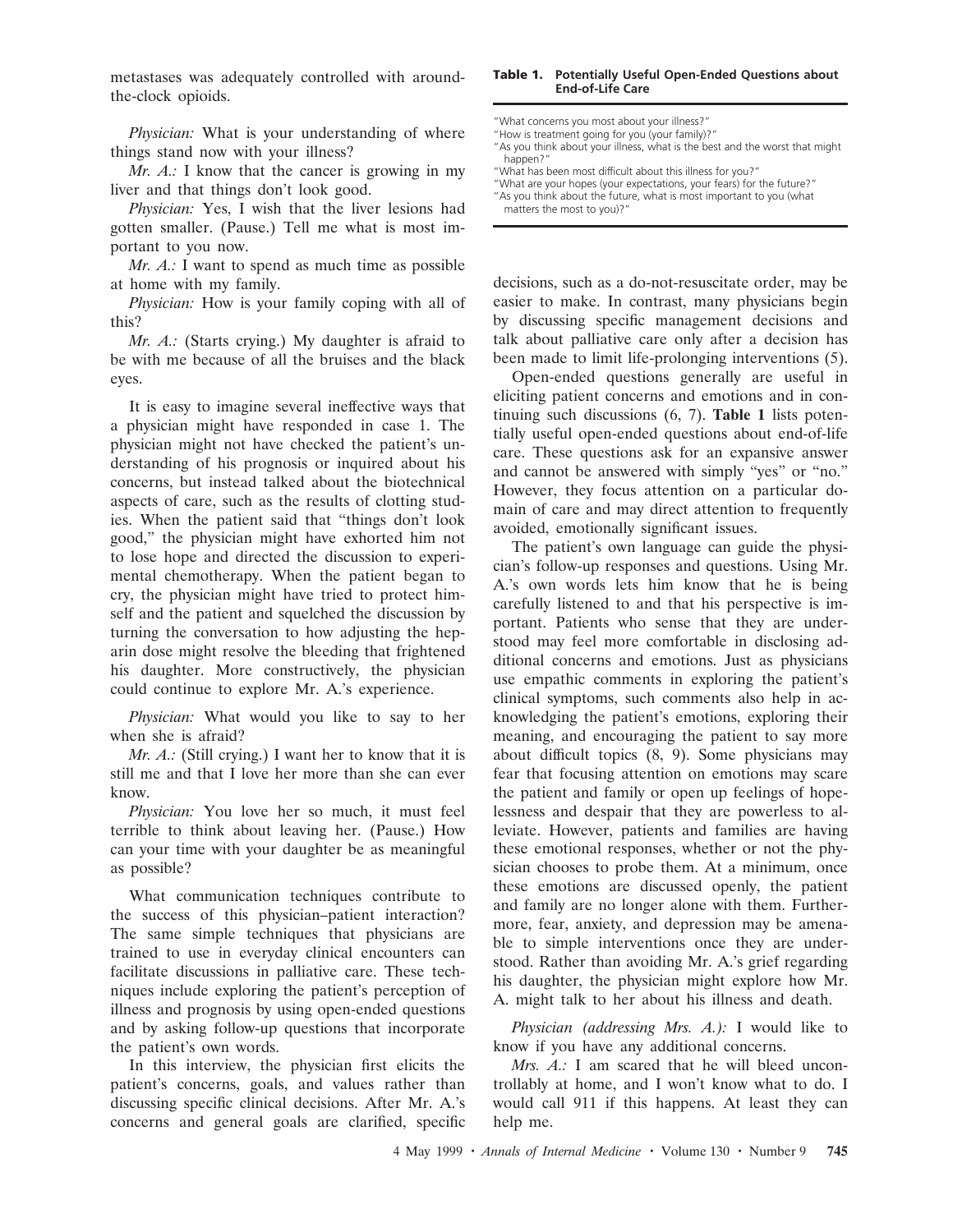#### **Table 2. Potentially Useful Questions with Which To Explore Spiritual and Existential Issues**

"Is faith (religion, spirituality) important to you in this illness?" "Has faith (religion, spirituality) been important to you at other times in your life?"

With the patient's consent, physicians can involve close family members in discussions about palliative care. Family members frequently raise additional issues, and their cooperation may be essential for some health care options. For example, most patients on hospice need a committed primary caregiver at home. Mrs. A.'s major fear is not her husband's death but rather whether she will be able to handle the final stages of his dying. Physicians may hesitate to ask about the patient's or family's fears because they may be insoluble. Indeed, uncontrollable bleeding is difficult to palliate. However, understanding Mrs. A.'s fears and concerns is an essential first step before they are addressed and plans are made for Mr. A. to return home.

*Physician (to Mrs. A.):* Yes, bleeding can be frightening, particularly if you're at home with your daughter. Are there other things that are frightening or too much to handle?

*Mrs. A.:* I know Jim wants to be home, and I want that too. But sometimes it feels that I'm in too far over my head.

After Mrs. A.'s concerns are fully elucidated, the physician then can explain how hospice provides support for care at home, including 24-hour access by telephone, home visits on short notice for such events as major bleeding, and admission to an inpatient palliative care unit if needed (10).

Physicians sometimes shy away from terms like *hospice* or *palliative care* because they imply that death is imminent (11). However, euphemisms, such as *supportive care*, *comfort care*, or *comprehensive care*, may be ambiguous or misleading. Whatever language is used, physicians should ensure a common understanding of the term's meanings. It is often useful to discuss or provide specific examples of the elements of palliative care, such as pain management and family support, without labeling them palliative or terminal care.

During these emotionally intense encounters, physicians must remember to ask directly about the patient's symptoms and functioning. This information is necessary to provide relief. A "review of systems" of common problems for dying patients should include pain, fatigue, shortness of breath, and symptoms specific to the site of the patient's illness. If pain is present, the physician should ask the patient to quantify it on a numeric scale (12). Screening for depression is essential because depression is common and often overlooked (13). The simple question, "Are you depressed?" may be a useful screening tool (14, 15).

Stoic patients may deny physical or psychosocial distress. In such circumstances, the physician can gather information about the patient's needs indirectly by asking such questions as, "How is your wife (daughter, son, etc.) dealing with your illness?" The physician can build follow-up questions on the patient's responses, allowing the patient to explore the impact of his or her illness on family members. Another approach is to ask, "Have any family members or friends had a similar illness?" If so, the physician might ask what symptoms or concerns they experienced. Some patients find that they can express fears and concerns once removed, through the experiences of a family member or friend, that they could never admit to directly.

Most experts in palliative care believe that attention to spiritual, existential, and religious issues is a crucial component of palliative care (16, 17). The physician's role in initiating or following through with these discussions is controversial because physicians vary in their interest, comfort, and skills regarding these issues. Given the opportunity, many patients may choose to talk to a pastor, priest, rabbi, or other spiritual advisor with whom they have an existing relationship. On the other hand, patients who lack formal religious affiliation, have lost faith, are alienated from their religion, or are atheist or agnostic may prefer to discuss spiritual and existential issues with their physicians. Whatever their own views, physicians or other members of the health care team should screen for unaddressed spiritual and existential concerns. **Table 2** suggests open-ended questions that may help to initiate such discussions.

In response to such open-ended screening questions, some patients may want to discuss existential and spiritual issues with their physician. Patients may believe that physicians may gain spiritual insight through providing close care to dying patients. In one poll, 39% of respondents considered it very

#### **Table 3. More Direct Questions That May Be Useful with Patients Who Want To Discuss Spiritual and Existential Issues**

\* Reference 17.

<sup>&</sup>quot;Do you have someone to talk to about religious matters?" "Would you like to explore religious matters with someone?"

<sup>&</sup>quot;What do you still want to accomplish during your life?"

<sup>&</sup>quot;What thoughts have you had about why you got this illness at this time?" "What might be left undone if you were to die today?"\*

<sup>&</sup>quot;What is your understanding about what happens after you die?"

<sup>&</sup>quot;Given that your time is limited, what legacy do you want to leave your family?

<sup>&</sup>quot;What do you want your children and grandchildren to remember about you?"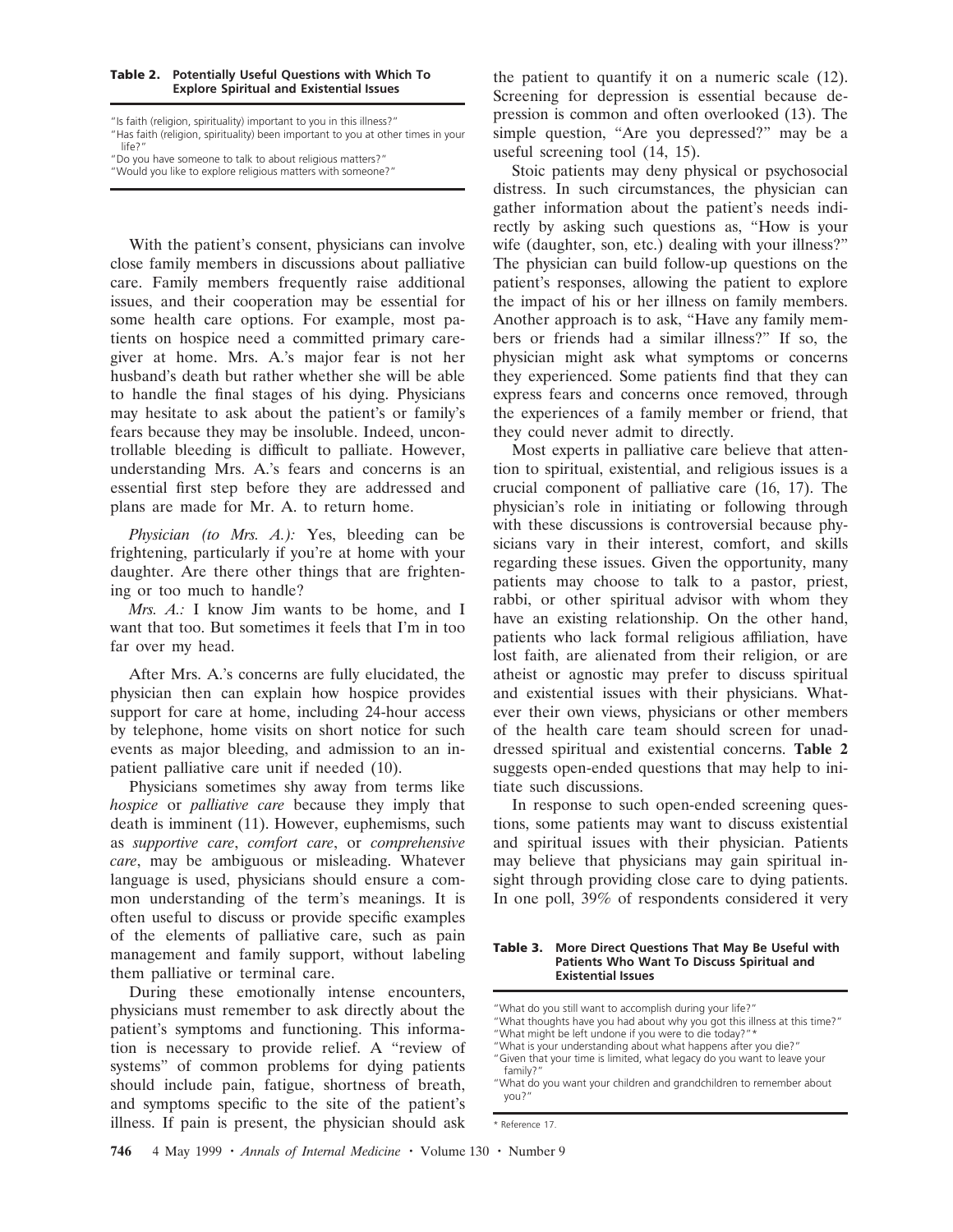important to have a physician who was spiritually attuned to them (18). More direct follow-up questions, as suggested in **Table 3**, may be useful for such patients and for physicians who are comfortable with more in-depth discussions.

For other patients, someone other than the physician will be best suited to help them come to terms with their mortality and to find meaning in the final stage of their life. Physicians can help arrange contact with an appropriate religious or spiritual advisor: "These are important issues. I'd be glad to arrange for a pastor (or priest or rabbi) to meet with you." Even if physicians do not personally discuss these issues in depth with their patients, they can validate the importance of such topics and encourage the patient to continue to explore them.

# **How Can Physicians Respond to Difficult Patient Statements and Questions?**

Not surprisingly, patient answers to open-ended questions can be disturbing or difficult to respond to. Suppose that Mr. A., the patient with progressive metastatic colon cancer, said that the most important thing for him was to be alive for his daughter's birthday, almost a year away. The physician believes that Mr. A. has a 90% chance of dying within 6 months. How might the physician respond? The physician might say directly, "I wish I could tell you that you will be here for your daughter's next birthday. It is possible, but unfortunately the odds aren't with you. (Pause.) If it doesn't work out that you can be there, are there things that you should consider doing now?" An interpretative comment ("Is it frightening to think about not being with her?") is riskier because it goes beyond the patient's statement, but it may also validate the patient's underlying emotion and encourage further discussion. As an alternative, the physician might say, "I know that you're trying very hard to keep your hopes up. Are you sometimes afraid that you won't be there for your family?" This response aligns the physician with the patient's wish, without reinforcing unrealistic plans. Later, the physician might say, "What would you want to say to your daughter on her birthday?" By returning to Mr. A.'s original wish about his daughter's birthday, this question might lead to a discussion of making a videotaped message for his daughter.

Palliative care discussions may uncover problems without solutions. Some patients no longer find meaning in life or fear punishment in the afterlife, and some families are overwhelmed. When patients reveal such concerns, physicians may feel that their probing has made the situation worse. In these difficult situations, physicians can keep in mind several

points. First, uncovering painful emotions does seem to increase short-term suffering. In the longer term, however, exploring such difficult issues may lessen feelings of aloneness and raise opportunities to find comfort and resolution. Second, the physician's feelings are often an important clue to how the patient is feeling. If the physician feels overwhelmed, frustrated, discouraged, or angry, the patient may well have similar feelings. Sharing such feelings may lessen isolation and lead to an experience of connectedness for both patient and physician (9). Third, physicians can clarify their own role and self-expectations. Physicians do not need to fix all identified problems. Being a "fellow traveler" who understands and listens carefully to insoluble problems often is therapeutic. Patients no longer feel alone with their problems if they believe that their concerns have been heard. Physicians should recall that the term *compassion* comes from the Latin words for "feel with" or "suffer with" the patient. Statements such as "I wish that medicine had better answers" may show alliance with the patient's hopes and be more soothing than we expect. Finally, physicians do not have sole responsibility for responding to the patient's suffering but can call on nurses, social workers, chaplains, psychologists, and psychiatrists for help (13, 16, 19).

## **How Can Physicians Discuss Palliative Care While Disease-Remitting Treatments Are Continued?**

*Case 2:* Mrs. D. was an 82-year-old woman with diabetes, azotemia, angina, and congestive heart failure. Her two daughters lived in the same building and did her housework and shopping. Mrs. D. was hospitalized for the third time in 2 months because of angina and an exacerbation of congestive heart failure. The following conversation occurs at a family meeting.

*Physician:* Mrs. D., what concerns you most about your condition?

*Mrs. D.:* I hate feeling that I can't breathe. What's going to happen if my breathing gets worse? I would rather be dead than go to a nursing home, but I also feel that I'm a burden on my daughter. I used to be so independent!

*Mrs. D.'s daughter:* Mom, you are not a burden! We will do whatever it takes to keep you out of a nursing home.

Like Mrs. D.'s daughter, the physician might have tried to reassure her immediately. The physician could have attempted this in several ways. He could have focused on the biotechnical aspects of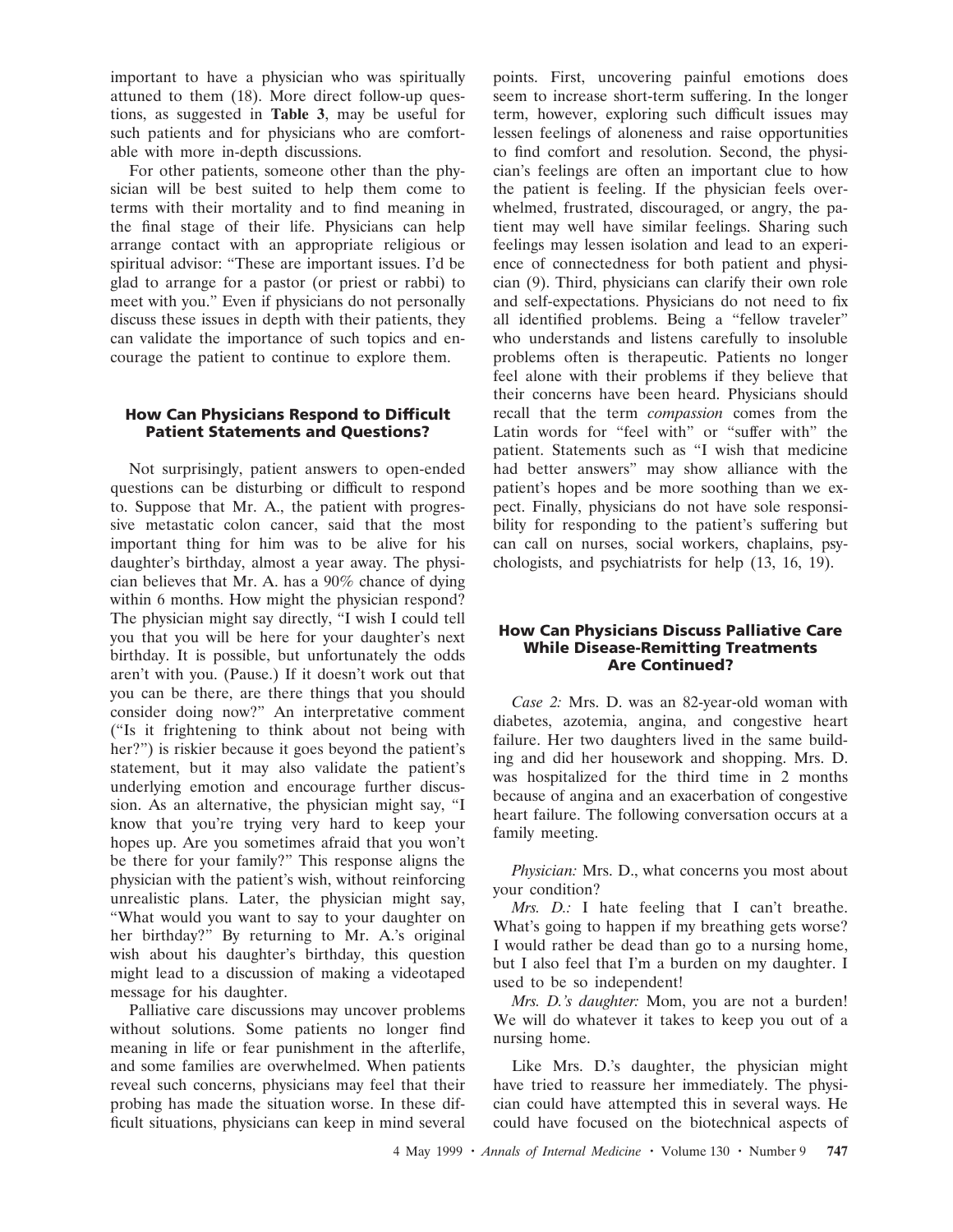care, discussing how angioplasty might improve her health, so that she would not need to depend on her daughter. As an alternative, the physician could have said that her daughters obviously loved her deeply and were glad to help her. Instead of limiting discussion through reassurance, the physician began to explore the patient's concerns by building on her statements:

*Physician:* In what ways do you feel like a burden?

*Mrs. D.:* I am terrified of being alone when my daughter is at work. What if something happens and I suddenly can't breathe? My daughters have to work, and they can't spend their whole lives caring for me. Yet I don't want to go to a nursing home.

*Physician:* You sound very distressed about the possibility of a nursing home. What is the worst part of that for you?

When this line of inquiry is complete, the physician might explore the patient's other main fear of being unable to breathe as her condition deteriorates:

*Physician:* What terrifies you the most about your breathing?

*Mrs. D.:* The feeling of suffocation is so frightening. I am not at all afraid of death, but I am terrified of drowning along the way.

Instead of immediately trying to reassure the patient, as the daughter did, the physician encourages the patient to say more about her concerns. The physician uses Mrs. D.'s own words about being a burden or going to a nursing home or suffocating to further probe her concerns. Physicians naturally want to reassure patients. However, reassurance may deter patients from disclosing their concerns and emotions in enough detail that they can be understood (7). In addition, offering reassurance prematurely before fully understanding patients' concerns may paradoxically increase their worry about the future. Eliciting and openly discussing Mrs. D.'s fears enables the physician to develop a comprehensive, individualized plan to address her problems. Although Mrs. D. did not want major surgery, she agreed to angioplasty to relieve ischemia-related dyspnea and allow her to be more active. In addition, the family and social worker would look into geriatric day care so that Mrs. D. would not be alone during the day.

Because Mrs. D. was terrified about feeling short of breath, the physician reassured her that severe shortness of breath could be relieved in the future. The physician suggested having the daughters learn to administer morphine to her at home if needed.

*Mrs. D.'s daughter:* Wait, you're not giving up on her, are you?

*Physician:* Absolutely not! Morphine is one of the most effective medicines we have to relieve shortness of breath. I will explain more in a minute. But first can you tell me what you mean by "giving up"?

The physician's initial response to the daughter is an unqualified expression of nonabandonment (20) and a clarification of the role of morphine to palliate shortness of breath. He follows this with an open-ended question to clarify the daughter's perception of "giving up." Later, the physician can explore the daughter's concern about the use of opioids by asking, "What have you heard about morphine to relieve shortness of breath or pain?" Common misconceptions are that opioids are dangerous, cause addiction, shorten life, or are used only as a last resort. In fact, they are relatively safe, rarely if ever cause addiction or respiratory depression in the terminally ill, and are a mainstay of therapy for dyspnea as well as for pain (21). The physician explains that morphine can relieve severe shortness of breath at home if nitroglycerin and oxygen are ineffective. He also explains that the paramedics often use morphine in patients with severe heart failure. Later the physician can discuss decisions about hospice, resuscitation, and intubation (5, 22, 23). It would also be useful to check with Mrs. D. and her daughters about whether the suggested plan addresses their concerns.

# **Objections to This Approach**

Some physicians may object that this approach of open-ended questions and empathic comments leaves the physician too distant from the patient. Physicians should not be afraid to draw on their clinical experience to give patients recommendations for medical care (24), particularly when patients ask them directly what they would do for themselves or for a relative. Some physicians go further, suggesting that physicians share with patients their own thoughts on death and spirituality or anecdotes about good deaths from their own experience. However, other physicians choose not to share their personal views of a good death. These physicians believe that the focus should remain on the patient and his or her situation and avoid imposing their personal views on the patient. Moreover, active listening and empathic communication may be more likely than self-disclosure to result in patient disclosures that facilitate a personal connection (25). Regardless of their willingness to share their own views on dying with patients, physicians can try to comfort patients by listening closely to their concerns and accurately identifying their feelings.